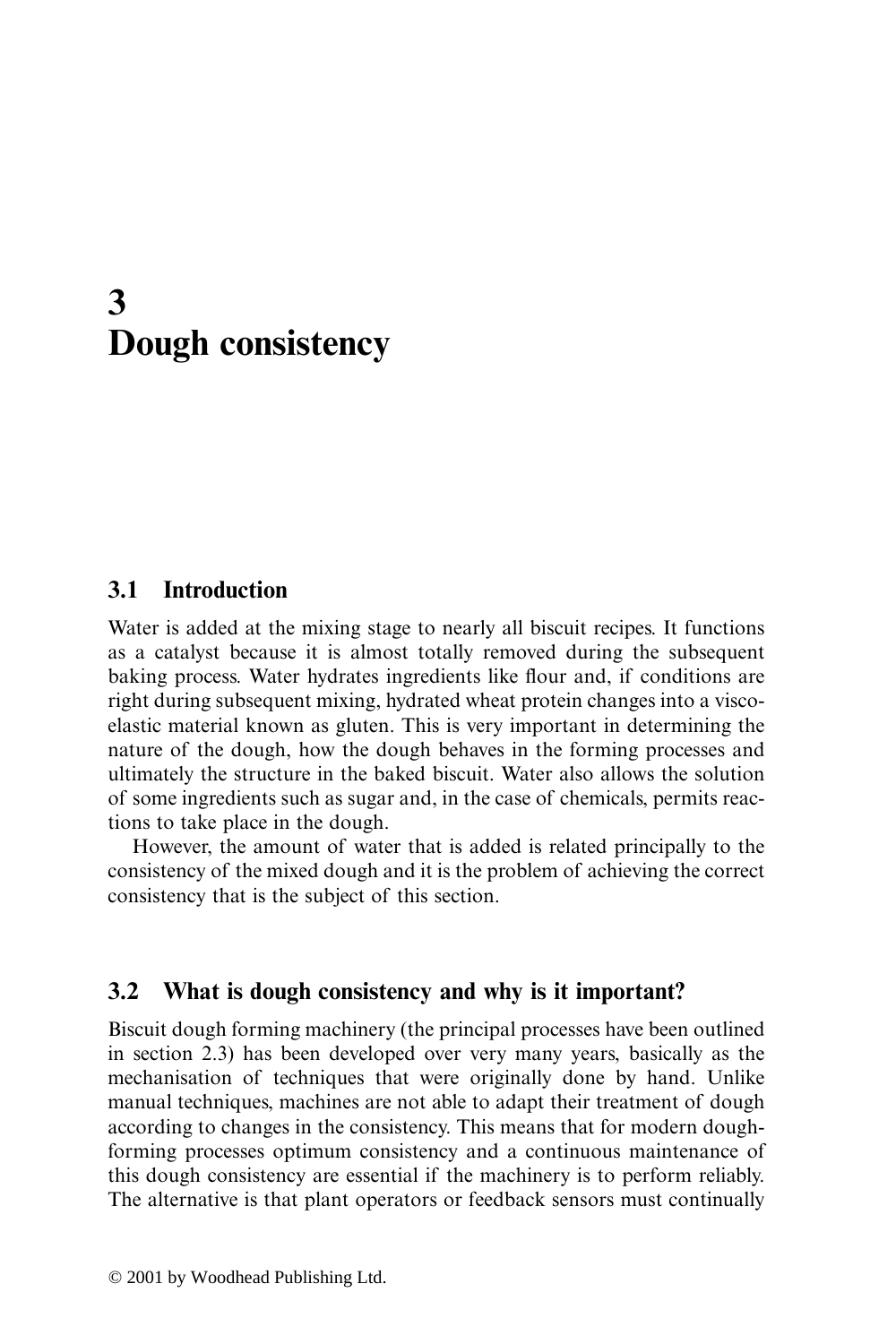adjust the machinery settings to accommodate consistency changes. This is not a satisfactory situation for ideal process control.

Dough consistency is very difficult to define and measure. It is manifest as the softness, stickiness, elasticity and extensibility that can be assessed by manipulating a mass of dough in the hands. This physical condition results from the ingredients of the dough, including the amount of water which has been added, the mixing conditions and the temperature. Generally, the greater the liquid component in the dough and the higher the temperature the softer will be the dough. The liquids are either water (including water in syrups, milk, egg and so forth) and fat. The fats used in biscuit doughs are generally semisolid like butter. Crystals of fat are dispersed in liquid fat (often known as oil when in the liquid state). Fat crystals melt as they are heated so the amount of liquid is a function both of temperature and of type of fat.

During the mixing of the constituents added water becomes distributed in a number of different ways all of which significantly contribute to the nature of the dough:

- It is absorbed into such ingredients as flour and starch. Hydrated wheat protein may be changed into gluten, as was mentioned above, and this gives the dough a cohesive nature. The absorption is time-dependent and coarse particles like oat flakes take longer to hydrate than does powdery flour. The formation of gluten depends firstly on the hydration then on a period of mixing so this is both time- and energydependent.
- It dissolves sugars, chemicals and other substances to form solutions. The dissolution of sugars, principally sucrose, effectively increases the volume of the liquid phase by a factor of 0.6 of the weight of sugar and also makes the dough more sticky. The amount of sugar that will dissolve is limited by the saturation of the solution and this is about 67 % at ambient temperatures. The solution of the sugar is quicker than the hydration of the flour so a dough at first becomes more sticky and then, as this syrup is involved in the cereal hydration, the stickiness becomes less apparent.

As the chemicals dissolve, reactions between them and other ingredients become possible and the pH of the dough may change. Generally, higher pH values, as a result of solutions of ammonium bicarbonate and sodium bicarbonate for example, soften gluten and lower the consistency of the dough.

• It contributes to the liquid phase in the mass together with liquid fat. The fat may coat cereal particles in the initial stages of mixing and retard the hydration and the formation of gluten.

Mixing is often a rather crude process involving the blending and working of all the ingredients placed haphazardly together. Furthermore, as mixing proceeds there is a development of heat in the dough which increases reaction speeds and affects consistency. It is therefore difficult to be sure in what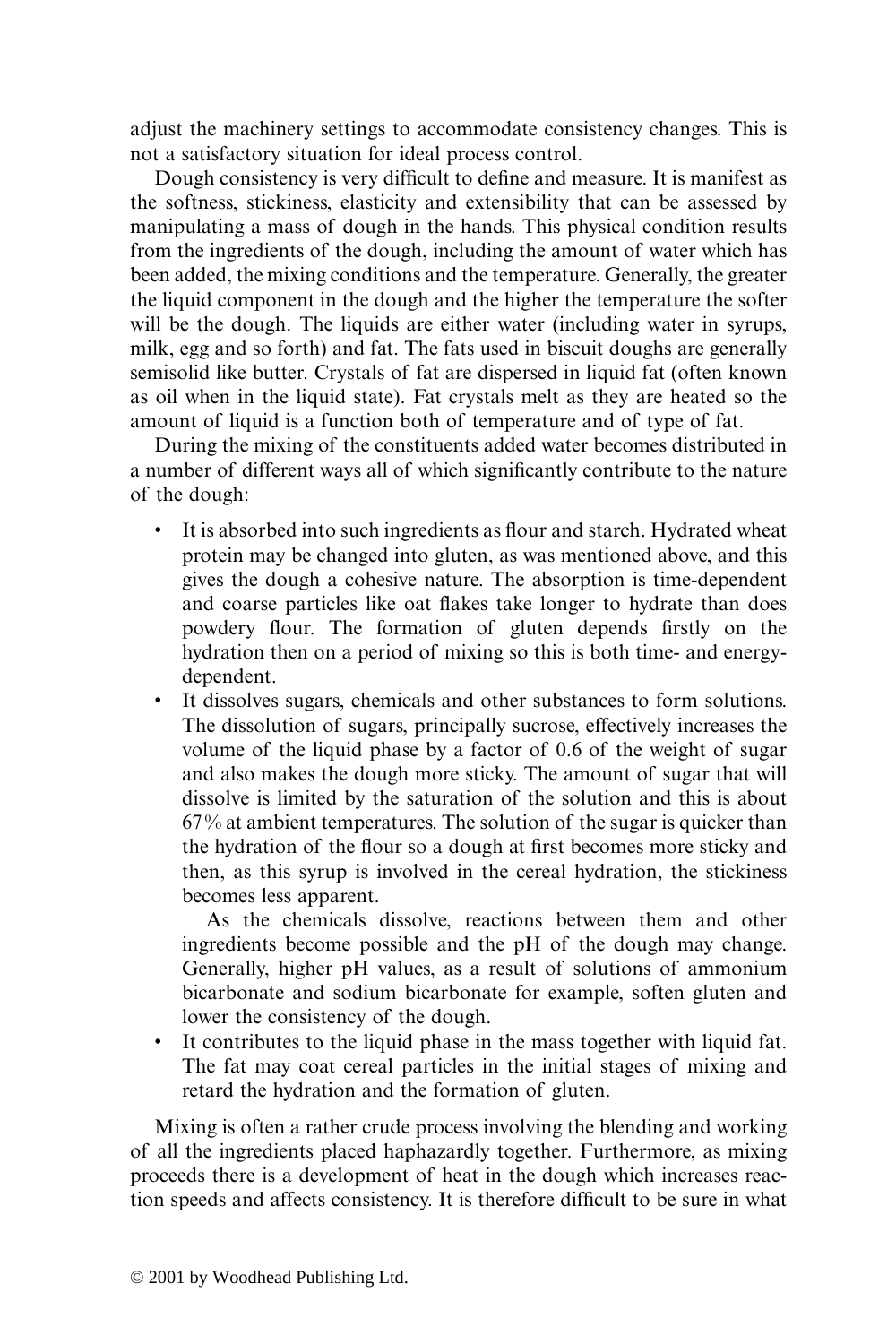order or to what degree of completion the above mechanisms, that involve the incorporation of water, have reached.

The aim of mixing is to produce a dough which is homogeneous and of a consistency suitable for further processing. The problem is that this consistency is not stable. The stickiness may decrease as the hydration process continues and the firmness of the dough increases due to a phenomenon known as thixotropy. In thixotropic materials the consistency is related to the immediate history of that mass. A good example is toothpaste: this is firm as it comes from the tube but rapidly softens as it is moved over the teeth. Another is tomato sauce which is firm in the bottle but becomes much more fluid after the bottle has been shaken! It is very difficult to measure critically the consistency of thixotropic materials because they have to be worked in a prescribed way immediately before the test is made. For this and other reasons instruments used for assessing dough consistency of biscuit doughs with their great variety of ingredients are generally rather unsatisfactory.

#### **3.3 Why should consistencies of dough change?**

The main reason why doughs appear different after what was apparently a standard mixing procedure is that the metering of the ingredients was not precise. The most likely problem is that while the metering of flour is accurate, varying inclusions of scrap dough or biscuit recycle materials can give big changes to the consistency.

From time to time, but not from batch to batch, the water absorption characters of the flour will change. This means that more or less water is needed to give a desired consistency of dough. The factors that affect flour water absorption are principally the flour moisture content, its protein level, and the amount of damaged starch. These properties can be controlled by the flour miller. It is very likely that the water absorption of flour will differ if it originates from different flour mills. The effect of changes in flour water absorption on biscuit doughs will generally be minimal except for those with very low fat and sugar contents such as crackers where the dough water requirement is relatively high. It is possible to use specialised dough rheology instruments to measure flour water absorption values but the biscuit makers are not interested in the flour *per se*: they want to know how the biscuit dough is affected and this involves many other ingredients. It is not common to measure biscuit dough consistency but penetrometers can give empirical results which may be slightly better than the manual squeezing and stretching test used by experienced operators.

Changes in the dough temperature can also affect the consistency. It is common to mix doughs on a time basis. This means that when the mixer bowl is cold the dough will be cooler after a given mixing period. Mixing of developed doughs should be to a final temperature and not to a time: however, the time must be long enough to allow adequate blending and dough develop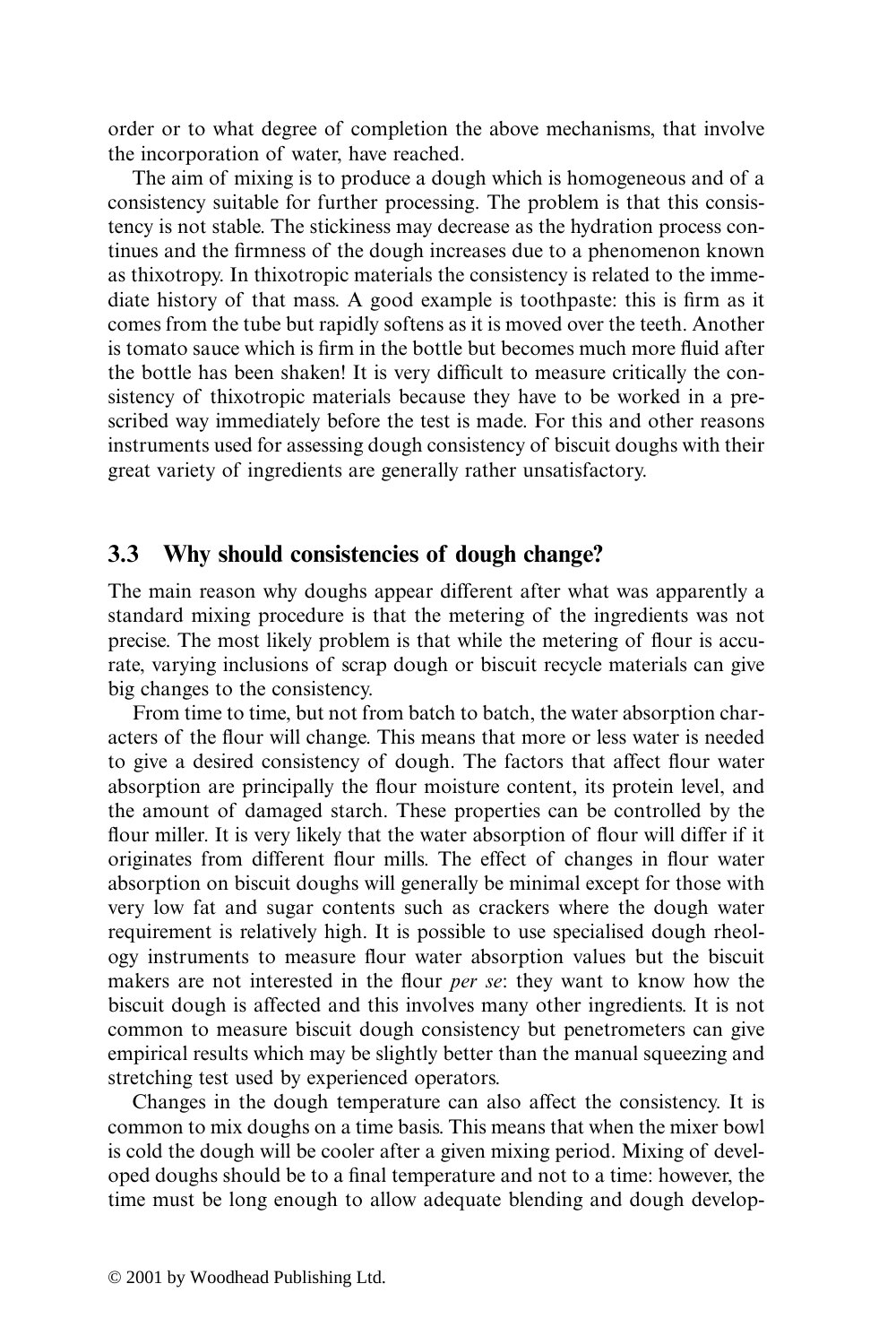ment. (Please see notes about mixing in each of the recipe sections.) The dough temperature may change in the period of handling before it reaches the forming machinery, it may cool at the edges of a tub left in a cold place or it may be different because it has been used sooner than normal after completion of mixing.

Short doughs have a minimal mixing after the flour has been added. At the end of mixing insufficient time has elapsed for the flour hydration to have been completed. This means that the dough is soft and sticky. Within about 30 minutes of standing the consistency will have changed significantly and although the change continues for much longer the size of the change is thereafter relatively slow. Dough passing through a forming machine that is significantly changing in consistency can be expected to give operation problems so it is highly recommended to stand the dough before use.

The effects of changes in dough consistency are noticed principally on the forming machine. A soft dough will pass more easily through a sheeter and gauge rolls and give a thinner sheet. If the rolls are cold this will chill and toughen the dough, and as the cutter scrap dough is reincorporated the consistency will be toughened because this dough is always more dense than fresh dough. Cutter scrap can therefore be a problem at start-up and certain other times during plant running if not handled thoughtfully.

The most important single parameter in controlling baked biscuit quality is the weight of the dough piece. Heavier dough pieces will give thicker biscuits, paler bakes with high moisture content and the shape may differ. It is an essential task of process control to maintain a correct biscuit weight and this is done by controlling the dough piece weight. If the dough consistency is changing, operators of the forming machinery, whether of sheeting and cutting, moulding or extrusion, will have great difficulty in maintaining constant dough piece weights. There are practically no in-line dough piece weight monitoring instruments so automatic feedback to compensate for dough piece weight variation is not at present a practical option.

## **3.4 Can the dough water requirement be predicted?**

This was discussed in Section 2.2, where the correlation between dough fat and water levels was demonstrated. The conclusions may be summarised as follows:

- All other factors being equal, an increase in the sugar in a recipe will result in a lower requirement for water, provided there is enough water present to dissolve all the sugar.
- Doughs where there is more sugar present than can dissolve in the available water will show a strong softening effect as the temperature rises. This is because more sugar will dissolve and there is a general softening of dough due to higher temperature. Thus short doughs in summer